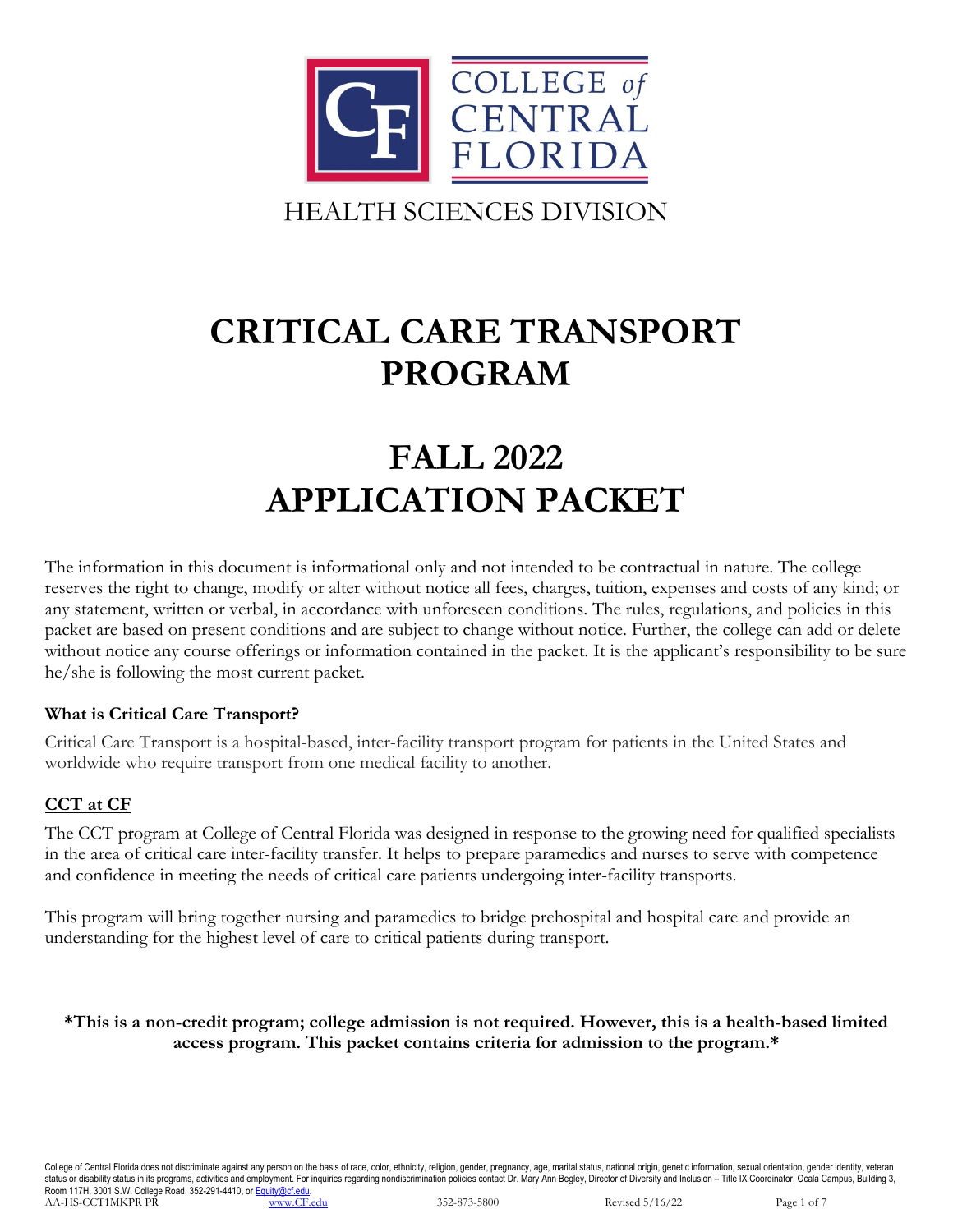## **PROGRAM SCHEDULE**

The program will be offered over 12 weeks and consists of lecture, skills lab, and clinical rotations. Lecture and skills lab will be held on the same day and comprise the first 10 weeks of the program. The final two weeks of the program will be reserved for clinical rotations. The program is designed to meet the needs of working professionals by following a shift schedule. Program hours are:

- Total program hours 212 Hours
	- o Lecture 100 hours
	- $O$  Lab 60 hours
	- o Clinical rotations 48 hours

The program is specifically designed to accommodate two separate shifts based on a 24-hour-on/48-hour-off (A, B, C) shift schedule.

Lecture/Lab:

- 1-2 days per week on a specified shift
- 8 hours each day

Clinical Rotations:

- 6 clinical rotations
- 8 hours per rotation
- Clinical will not follow a set schedule, but every attempt will be made to accommodate each student's work schedule.

Students can review the <u>Mock Schedule</u> for an outline of the program as well as the *Curriculum Outline*.

## **PROGRAM CRITERIA**

To be considered for admission to the CCT program, the applicant must submit a complete CCT application. Incomplete applications will not be accepted. Criteria:

You must submit a copy of your current unencumbered license: Florida Registered Nurse or Florida State Paramedic Certification or National Registry Paramedic Certification

You must submit a letter from your employer stating you have been employed for one (1) year in the field. If you have not been with your employer for this length of time, a letter from your previous employer(s) proving a total of one (1) year in the field.

You must submit a copy of your Florida driver's license (learners permits are not acceptable).

You must submit a copy of your CPR card: American Heart Association PALS and ACLS or equivalent.

Recommended (but not required) courses:

- o BSC 2085 Anatomy and Physiology I
- o BSC 2086 Anatomy and Physiology II
- o MCB 2010 Microbiology
- o Chemistry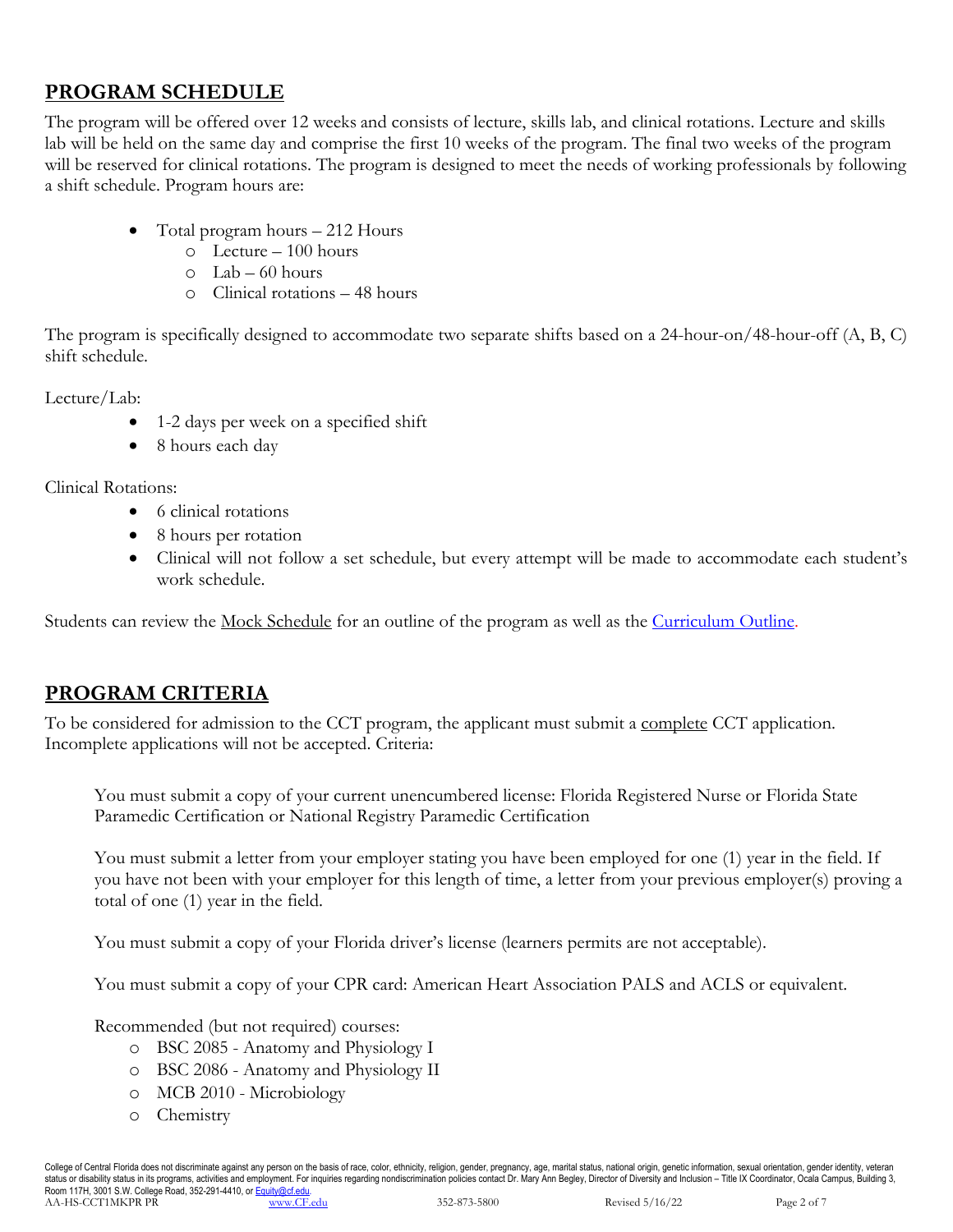## **PROGRAM GOALS/OUTCOMES**

At the end of this program, students will receive a Critical Care Transport certificate plus credentialing in:

- ACLS EP ACLS for Experience Providers
- ITLS International Trauma Life Support
- NRP Neonatal Resuscitation Program

The depth and breadth of the curriculum will adequately prepare students to successfully pass the Board for Critical Care Transport Paramedic Certification (BCCTPC) certification exam for Critical Care Paramedic (CCP-C) and/or Flight Paramedic (FP-C).

## **Requirements after Acceptance to the Program**

Once you receive your acceptance letter stating you have been selected for a seat in the CCT program, you will also be required to complete the following before the first day of class.

#### **The following items are required for class registration and approval to enter local healthcare facilities to complete clinical rotations. Details will be included in your acceptance packet. Do not begin these items until you have picked up your acceptance packet.**

- Registration and payment for classes on Higher Reach
- National Criminal, Social Security, License History Background Checks
- Substance Screening
- Physical Examination and Health History
- Immunizations Required for Program
	- o MMR o Varicella
	- o Tdap o Hepatitis B
	- o PPD o Flu (during season October–March)
	- o COVID (recommended not required)

**Important!** Completed health forms with all immunization documentation must be reviewed and approved online prior to entering any clinical experience. If you do not meet your clinical objectives you cannot successfully complete the CCT programs. You have the option to decline immunizations; however, some clinical facilities require that all immunizations be completed. If you are not able to attend required clinical experiences because you do not meet a facility's immunization requirements, you may not be able to complete your program of study.

## **Certification and Driver's License Note: Plan Accordingly!**

It is your responsibility to be sure your certification cards and driver's license does not expire before or during the course of the program. You must provide the EMS office in Building 35, Room 104, (Ocala Campus) a copy of any updates. Failure to do so may impact your completion of these programs. **You cannot attend clinicals if your cards have expired.**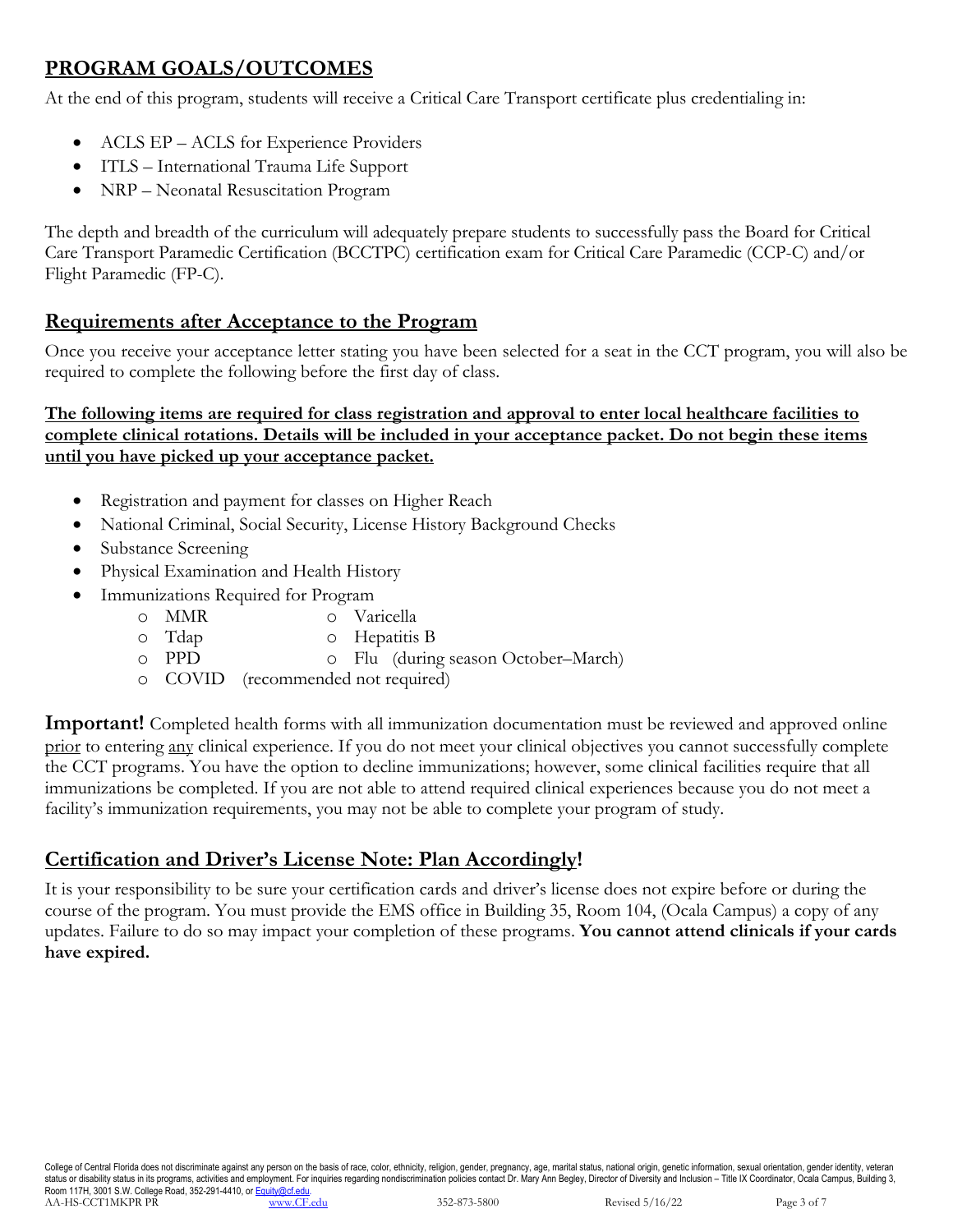## **ESTIMATED COSTS OF CCT PROGRAM**

Tuition for the program is listed below and includes costs for lecture and lab fees, ACLS-EP, NRP, and ITLS. Students may also incur additional costs for physical examinations, federal background check, substance abuse screening, student background check, clinical compliance tracker, immunizations, textbooks, and uniforms. The costs for these items will vary among students based on the individual students needs and where the items are purchased.

| 846.00 |
|--------|
| 55.00  |
| 50.00  |
| 250.00 |
| 29.00  |
| 40.00  |
| 38.00  |
| 235.50 |
| 60.00  |
| 10.00  |
| 80.00  |
| 7.00   |
| 27.00  |
|        |

*Note: Costs subject to change. Not all costs apply to each student.* A liability insurance fee is part of the tuition fee. Personal health insurance (not supplied by the college) is required. Students are responsible for their own medical bills*.*

## **Program Textbooks**

Critical Care Transport, 3nd Edition Preferred Paperback with Access Code

- Jones & Bartlett Publishers
- 9781284263114

ACLS for Experience Providers Manual and Resource Text

- American Heart Association
- 978-1-61669-640-5

ITLS for Emergency Care Providers, 9<sup>th</sup> Edition

- Pearson
- 9780135379318

Textbook of Neonatal Resuscitation, 8<sup>th</sup> Edition

- American Academy of Pediatrics
- $\bullet$  978-1-61002-524-9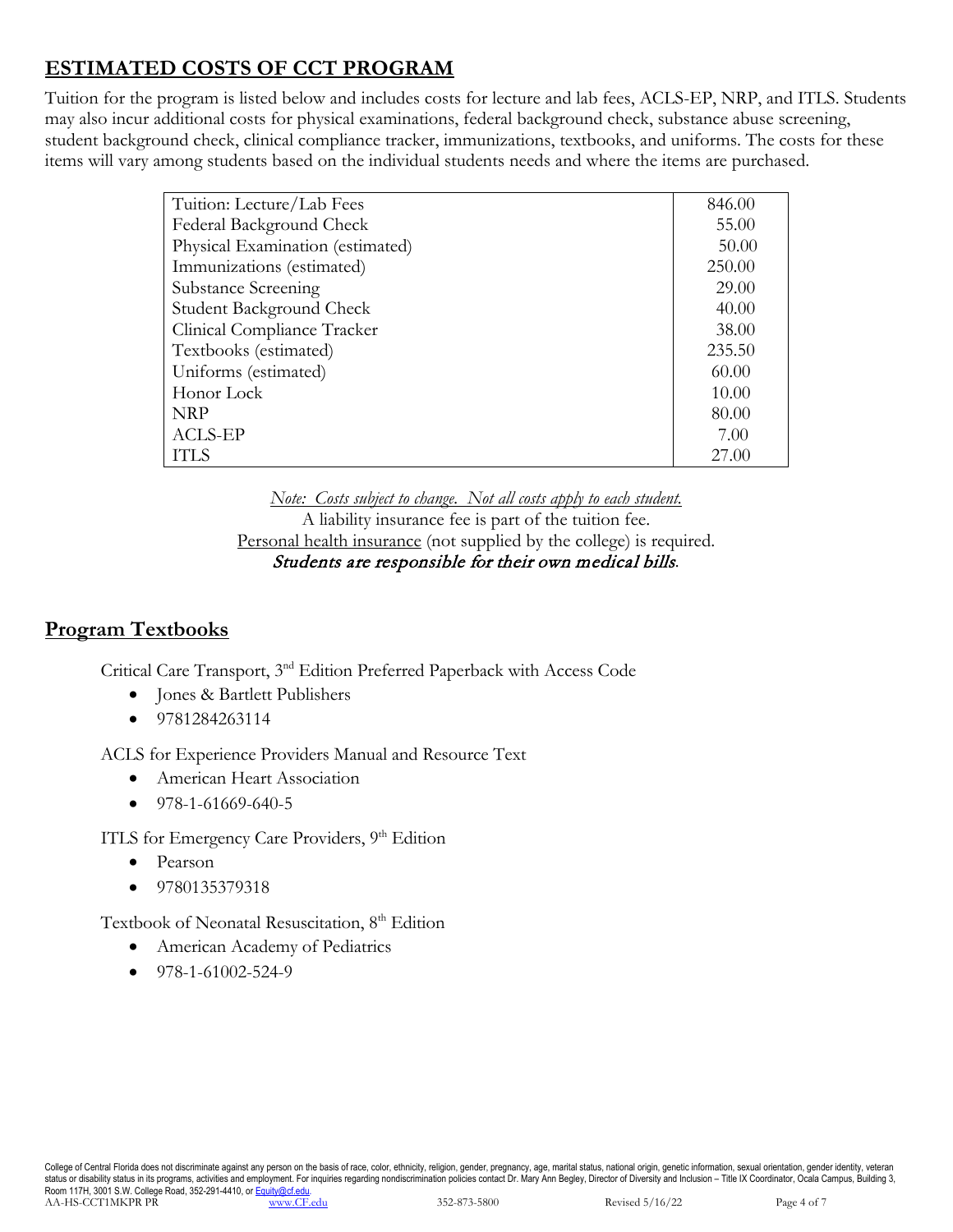## **RECERTIFICATION**

College of Central Florida CCT certificate is valid for a period of four (4) years. Recertification requirements are as follows:

- 1. Maintain current, unrestricted paramedic or healthcare license.
- 2. Complete **one** of the following:
	- a. Total of 100 approved continuing education hours
	- b. Current FP-C or CCP-C certification with a minimum of one year remaining before expiration.

#### **Acceptable continuing education hours:**

Continuing education must be critical care-based with clear and direct application to the practice of critical care (ICU) medicine. Acceptable continuing education includes the following:

- Critical care conferences
- Accredited college courses (1 academic semester equals 15 credit hours)
	- o Acceptable courses with a clinical focus:
		- Anatomy & Physiology
		- Chemistry
		- **Microbiology**
	- o Acceptable courses with a Non-clinical focus:
		- Legal Aspects of Transport
		- **Patient Experience**
		- **Medical Ethics**

The following courses would not be considered acceptable for recertification:

- CPR • PHTLS
- ACLS • BLTS
- PALS • TNCC
- PEPP • AMLS
- ITLS

Please contact the College of Central EMS Office for any questions regarding course or conference qualification.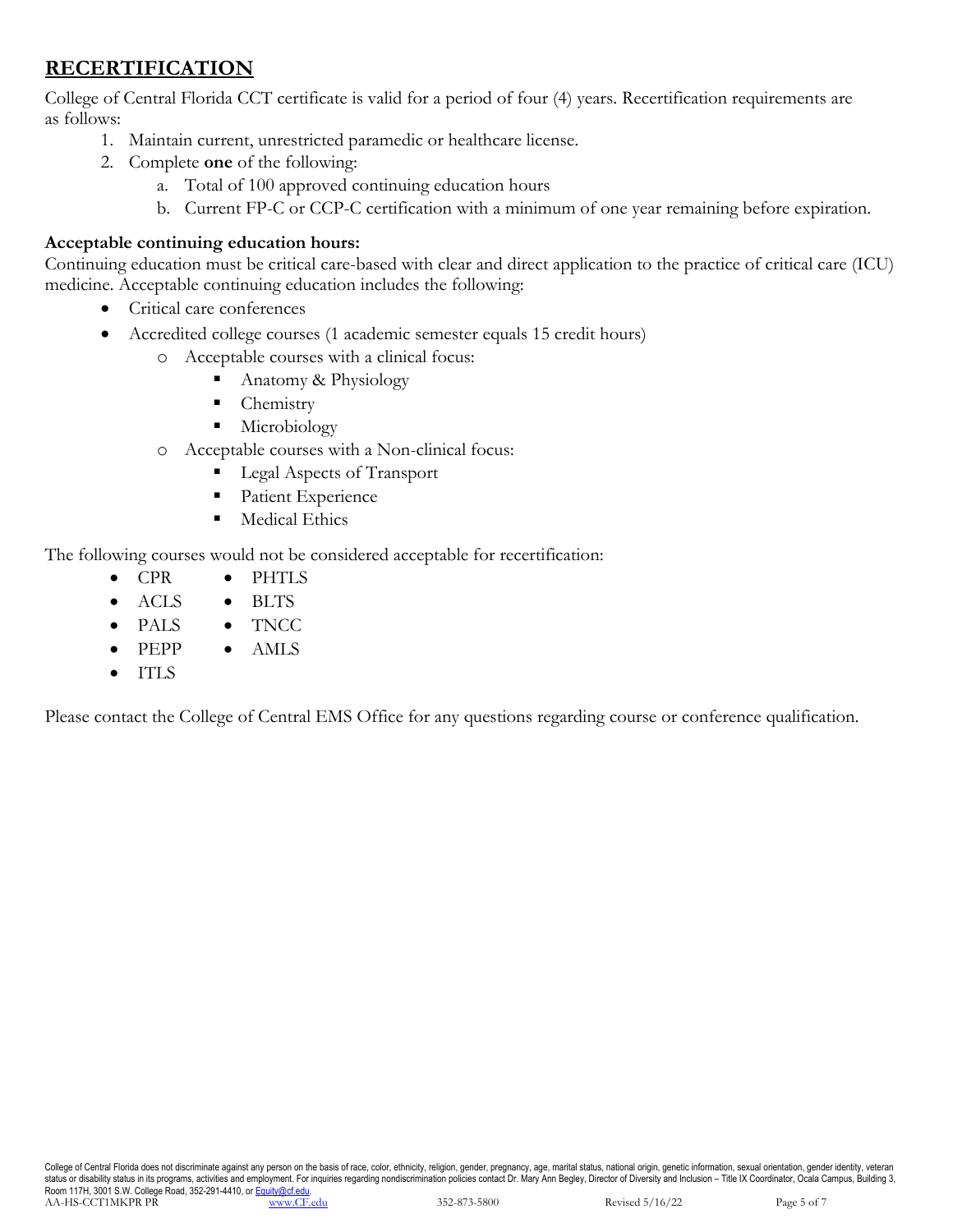

## **CRITICAL CARE TRANSPORT PROGRAM FALL 2022 APPLICATION FOR ADMISSION**

The purpose of your application is to provide necessary personal data to comply with State and Federal regulations, and academic data to support your educational achievements.

#### **Please complete the entire form by printing clearly and affixing your signature**.

| Legal Name:                 |                                                                                                                                                          |                                                                                                                                              |                   |
|-----------------------------|----------------------------------------------------------------------------------------------------------------------------------------------------------|----------------------------------------------------------------------------------------------------------------------------------------------|-------------------|
| Last                        | First                                                                                                                                                    | Middle (complete)                                                                                                                            | Jr., etc.         |
| <b>Street Address:</b>      |                                                                                                                                                          |                                                                                                                                              |                   |
| Street                      |                                                                                                                                                          | City                                                                                                                                         | Zip Code<br>State |
| <b>Mailing Address:</b>     |                                                                                                                                                          |                                                                                                                                              |                   |
|                             | Street/P.O. Box                                                                                                                                          | City                                                                                                                                         | Zip Code<br>State |
| Telephone:                  |                                                                                                                                                          |                                                                                                                                              |                   |
| (include area code)<br>Home | Work                                                                                                                                                     |                                                                                                                                              | Cell              |
| County:                     | Email:<br><u> 1980 - Johann Barbara, martxa a</u>                                                                                                        | <u> 1980 - Jan Samuel Barbara, margaret e</u> n 1980 eta 1980 - Antonio II.a (h. 1910).<br>1980 - Johann Stein, frantziar idazlea (h. 1910). |                   |
| Date of Birth:              | Age:<br>MM/DD/YY                                                                                                                                         |                                                                                                                                              |                   |
| <b>Gender:</b> Male Female  | Driver's License State: ________                                                                                                                         | <b>License Number:</b>                                                                                                                       |                   |
| Current<br>Employer:        |                                                                                                                                                          |                                                                                                                                              | Shift:            |
| <b>Healthcare License?</b>  | <b>Registered Nurse</b>                                                                                                                                  |                                                                                                                                              | Exp. Date:        |
|                             | Paramedic                                                                                                                                                |                                                                                                                                              | Exp. Date:        |
| <b>CPR Card?</b>            | <b>PALS</b>                                                                                                                                              |                                                                                                                                              | Exp. Date:        |
|                             | <b>ACLS</b>                                                                                                                                              |                                                                                                                                              | Exp. Date:        |
|                             | Other                                                                                                                                                    |                                                                                                                                              | Exp. Date:        |
|                             |                                                                                                                                                          |                                                                                                                                              |                   |
| a.                          | Chapter 401, Florida Statutes requires that all applicants certify under oath that he/she is:<br>" not addicted to alcohol or any controlled substance." |                                                                                                                                              |                   |
| $\mathbf{h}$                | " free from any physical or mental defect or disease that might impair bis/her ability to perform his/her duties"                                        |                                                                                                                                              |                   |

| Date and time received in EMS office:                                                                              | Initials:       |  |  |  |
|--------------------------------------------------------------------------------------------------------------------|-----------------|--|--|--|
| (Signature)                                                                                                        | Date (MM/DD/YY) |  |  |  |
| AGREE :                                                                                                            |                 |  |  |  |
| COMPLETE AND ACCURATE. I ALSO STATE I MEET THE REQUIREMENTS OF CHAPTER 401, FLORIDA STATUTES.                      |                 |  |  |  |
| I HEREBY CERTIFY I AM A STUDENT IN GOOD STANDING AT CF AND I STATE THE INFORMATION IN MY APPLICATION IS            |                 |  |  |  |
| " free from any physical or mental defect or disease that might impair his/her ability to perform his/her duties." |                 |  |  |  |

College of Central Florida does not discriminate against any person on the basis of race, color, ethnicity, religion, gender, pregnancy, age, marital status, national origin, genetic information, sexual orientation, gender